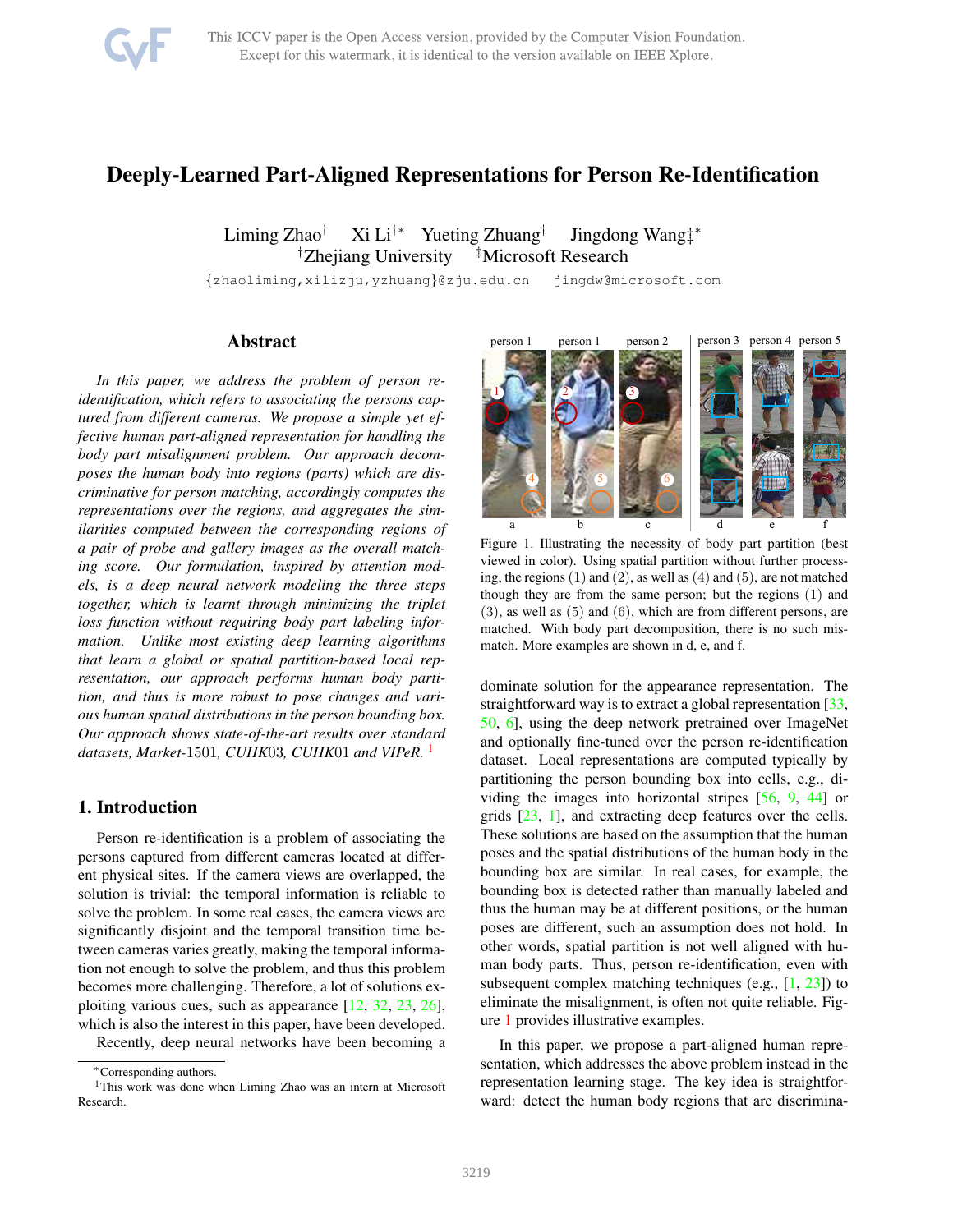tive for person matching, compute the representations over the parts, and then aggregate the similarities that are computed between the corresponding parts. Inspired by attention models [\[53\]](#page-9-3), we present a deep neural network method, which jointly models body part extraction and representation computation, and learns model parameters through maximizing the re-identification quality in an end-to-end manner, without requiring the labeling information about human body parts. In contrast to spatial partition, our approach performs human body part partition, thus is more robust to human pose changes and various human spatial distributions in the bounding box. Empirical results demonstrate that our approach achieves competitive/superior performance over standard datasets: Market-1501, CUHK03, CUHK01 and VIPeR.

### 2. Related Work

There are two main issues in person re-identification: representation and matching. Various solutions, separately or jointly addressing the two issues, have been developed.

Separate solutions. Various hand-crafted representations have been developed, such as the ensemble of local features (ELF) [\[15\]](#page-8-8), fisher vectors (LDFV) [\[29\]](#page-8-9), local maximal occurrence representation (LOMO) [\[26\]](#page-8-3), hierarchal Gaussian descriptor (GOG) [\[31\]](#page-8-10), and so on. Most of the representations are designed with the goal of handling light variance, pose/view changes, and so on. Person attributes or salient patterns, such as female/male, wearing hat or not, have also been exploited to distinguish persons [\[40,](#page-9-4) [41,](#page-9-5) [61\]](#page-9-6).

A lot of similarity/metric learning techniques [\[57,](#page-9-7) [58,](#page-9-8) [33,](#page-8-4) [27,](#page-8-11) [19\]](#page-8-12) have been applied or designed to learn metrics, robust to light/view/pose changes, for person matching. The recent developments include soft and probabilistic patch matching for handling pose misalignment  $[4, 3, 36]$  $[4, 3, 36]$  $[4, 3, 36]$  $[4, 3, 36]$ , similarity learning for dealing with probe and gallery images with different resolutions  $[24, 17]$  $[24, 17]$  $[24, 17]$ , connection with transfer learning [\[34,](#page-8-18) [38\]](#page-9-9), reranking inspired by the connection with image search  $[65, 13]$  $[65, 13]$  $[65, 13]$ , partial person matching  $[66]$ , human-in-the-loop learning [\[30,](#page-8-20) [46\]](#page-9-12), and so on.

Deep learning-based solutions. The success of deep learning in image classification has been inspiring a lot of studies in person re-identification. The off-the-shelf CNN features, extracted from the model trained over ImageNet, without fine tuning, does not show the performance gain [\[33\]](#page-8-4). The promising direction is to learn the representation and the similarity jointly, except some works  $[51, 62]$  $[51, 62]$  $[51, 62]$  that do not learn the similarity but adopt the classification loss by regarding the images about one person as a category.

The network typically consists of two subnetworks: one for feature extraction and the other for matching. The feature extraction subnetwork could be simply (i) a shal-low network [\[23\]](#page-8-2) with one or two convolutional and maxpooling layers for feature extraction, or (ii) a deep network, e.g., VGGNet and its variants [\[39,](#page-9-15) [49\]](#page-9-16) and GoogLeNet [\[42,](#page-9-17) [59\]](#page-9-18), which are pretrained over ImageNet and fine-tuned for person re-identification. The feature representation can be (i) a global feature, e.g., the output of the fully-connected layer [\[6,](#page-8-5) [52\]](#page-9-19), which does not explicitly model the spatial information, or (ii) a combination (e.g., concatenation  $[56, 9]$  $[56, 9]$ or contextual fusion [\[44\]](#page-9-2)) of the features over regions, e.g., horizontal stripes  $[56, 9, 44]$  $[56, 9, 44]$  $[56, 9, 44]$  $[56, 9, 44]$ , or grid cells  $[23, 1]$  $[23, 1]$ , which are favorable for the later matching process to handle body part misalignment. Besides, the cross-dataset information [\[51\]](#page-9-13) is also exploited to learn an effective representation.

The matching subnetwork can simply be a loss layer that penalizes the misalignment between learnt similarities and ground-truth similarities, e.g., pairwise loss [\[56,](#page-9-1) [44,](#page-9-2) [23,](#page-8-2) [1,](#page-8-7) [37\]](#page-8-21), triplet loss and its variants [\[11,](#page-8-22) [9,](#page-8-6) [41,](#page-9-5) [45\]](#page-9-20). Besides using the off-the-shelf similarity function [\[56,](#page-9-1) [44,](#page-9-2) [9\]](#page-8-6), e.g., cosine similarity or Euclidean distance, for comparing the feature representation, specific matching schemes are designed to eliminate the influence from body part misalignment. For instance, a matching subnetwork conducts convolution and max pooling operations, over the differences [\[1\]](#page-8-7) or the concatenation [\[23,](#page-8-2) [59\]](#page-9-18) of the representations over grid cells of a pair of person images, to handle the misalignment problem. The approach with so called single-image and cross-image representations [\[45\]](#page-9-20) essentially combines the off-the-shelf distance and the matching network handling the misalignment. Instead of only matching the images over the final representation, the matching map in the intermediate features is used to guide the feature extraction in the later layers through a gated CNN [\[43\]](#page-9-21).

Our approach. In this paper, we focus on the feature extraction part and introduce a human body part-aligned representation. Our approach is related to but different from the previous part-aligned approaches (e.g., part/pose detection  $[10, 54, 2, 63]$  $[10, 54, 2, 63]$  $[10, 54, 2, 63]$  $[10, 54, 2, 63]$  $[10, 54, 2, 63]$  $[10, 54, 2, 63]$  $[10, 54, 2, 63]$ , which need to train a part/pose segmentation or detection model from the labeled part mask/box or pose ground-truth and subsequently extract representations, where the processes are conducted separately. In contrast, our approach does not require those labeling information, but only uses the similarity information (a pair of person images are about the same person or different persons), to learn the part model for person matching. The learnt parts are different from the conventional human body parts, e.g., Pascal-Person-Parts [\[7\]](#page-8-25), and are specifically for person matching, implying that our approach potentially performs better, which is verified by empirical comparisons with the algorithms based on the state-of-the-art part segmentation approach (deeplab [\[5\]](#page-8-26)) and pose estimator (convolutional pose machine [\[47\]](#page-9-24)).

Our human body part estimation scheme is inspired by the attention model that is successfully applied to many applications such as image captioning [\[53\]](#page-9-3). Compared to the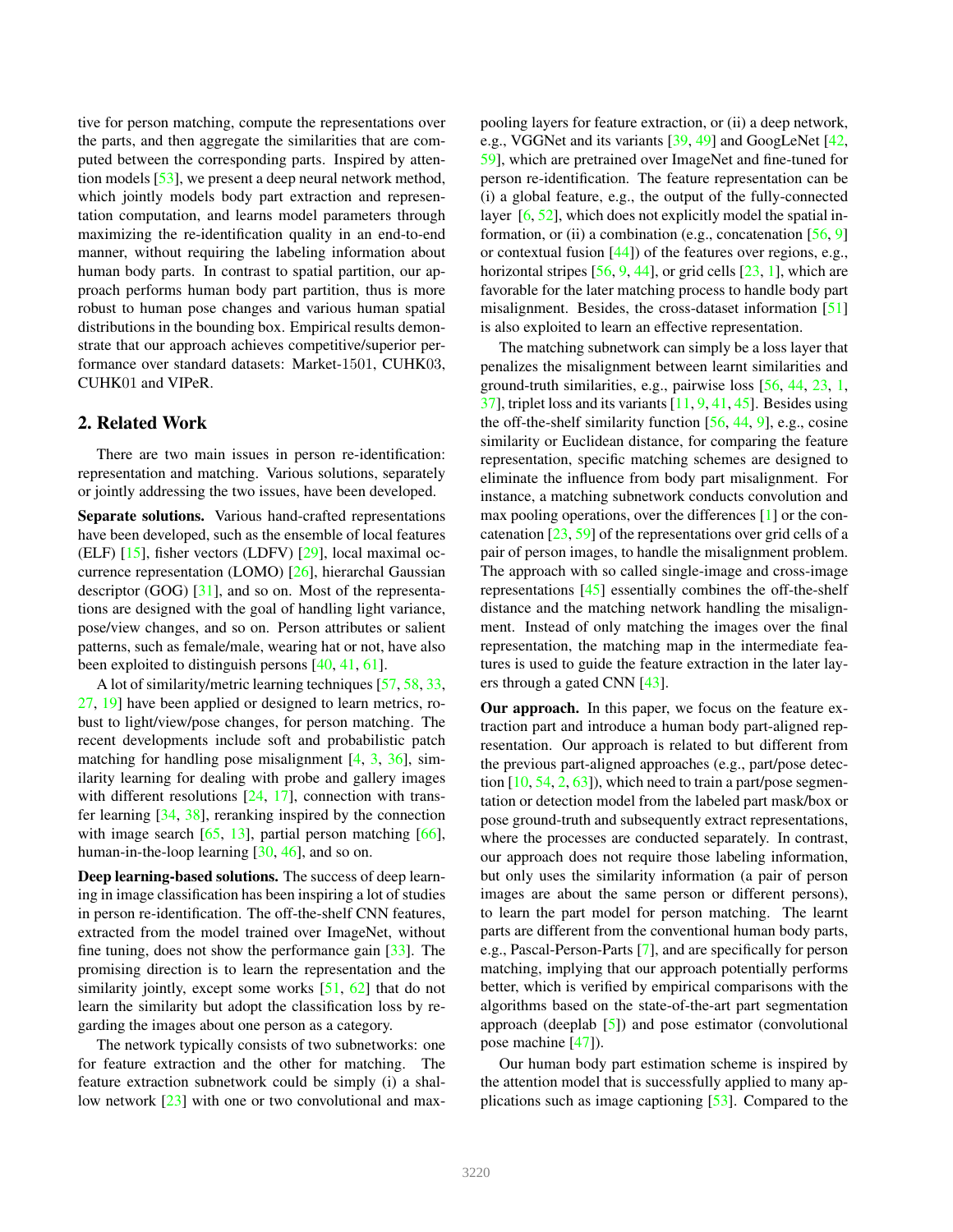work [\[28\]](#page-8-27) that is based on attention models and LSTM, our approach is simple and easily implemented, and empirical results show that our approach performs better.

# 3. Our Approach

Person re-identification aims to find the images that are about the same identity with the probe image from a set of gallery images. It is often regarded as a ranking problem: given a probe image, the gallery images about the same identity are thought closer to the probe image than the gallery images about different identities.

The training data is typically given as follows. Given a set of images  $\mathcal{I} = \{\mathbf{I}_1, \mathbf{I}_2, \dots, \mathbf{I}_N\}$ , we form the training set as a set of triplets,  $\mathcal{T} = \{(\mathbf{I}_i, \mathbf{I}_j, \mathbf{I}_k)\}\)$ , where  $(\mathbf{I}_i, \mathbf{I}_j)$  is a positive pair of images that are about the same person and  $(I_i, I_k)$  is a negative pair of images that are about different persons.

Our approach formulates the ranking problem using the triplet loss function,

$$
\ell_{\text{triplet}}(\mathbf{I}_i, \mathbf{I}_j, \mathbf{I}_k) = [d(h(\mathbf{I}_i), h(\mathbf{I}_j)) - d(h(\mathbf{I}_i), h(\mathbf{I}_k)) + m]_+.
$$
 (1)

Here  $(\mathbf{I}_i, \mathbf{I}_j, \mathbf{I}_k) \in \mathcal{T}$ . *m* is the margin by which the distance between a negative pair of images is greater than that between a positive pair of images. In our implementation, *m* is set to 0.2 similar to [\[35\]](#page-8-28).  $d(\mathbf{x}, \mathbf{y}) = ||\mathbf{x} - \mathbf{y}||_2^2$  is a Euclidean distance.  $[z]_+ = \max(z, 0)$  is the hinge loss.  $h(1)$ is a feature extraction network that extracts the representation of the image I and will be discussed in detail later. The whole loss function is as follows,

$$
\mathcal{L}(h) = \frac{1}{|\mathcal{T}|} \sum_{(\mathbf{I}_i, \mathbf{I}_j, \mathbf{I}_k) \in \mathcal{T}} \ell_{\text{triplet}}(\mathbf{I}_i, \mathbf{I}_j, \mathbf{I}_k), \tag{2}
$$

where  $|\mathcal{T}|$  is the number of triplets in  $\mathcal{T}$ .

#### 3.1. Part-Aligned Representation

The part-aligned representation extractor, is a deep neural network, consisting of a fully convolutional neural network (FCN) whose output is an image feature map, followed by a part net which detects part maps and outputs the part features extracted over the parts. Rather than partitioning the image box spatially to grid cells or horizontal stripes, our approach aims to partition the human body to aligned parts.

The part net, as illustrated in Figure [2,](#page-2-0) contains several branches. Each branch receives the image feature map from the FCN as the input, detects a discriminative region (part<sup>[2](#page-2-1)</sup>), and extracts the feature over the detected region as the output. As we will see, the detected region usually lies in the



<span id="page-2-0"></span>Figure 2. Illustrating the part net. It consists of  $K$  branches. Each branch takes the image feature map as the input and estimates a part map, which is used for weighting the image feature map followed by an average pooling operator. The part features from the K branches are concatenated as the final human representation.

human body region, which is as expected because these regions are informative for person matching. Thus, we call the net as a part net. Let a 3-dimensional tensor T represent the image feature maps computed from the FCN and thus  $t(x, y, c)$  represent the cth response over the location  $(x, y)$ . The part map detector estimates a 2-dimensional map  $M_k$ , where  $m_k(x, y)$  indicates the degree that the location  $(x, y)$ lies in the kth region, from the image feature map  $T$ :

<span id="page-2-4"></span>
$$
\mathbf{M}_{k} = N_{\text{MapDetector}_{k}}(\mathbf{T}), \tag{3}
$$

where  $N_{\text{MapDeterator}_{k}}(\cdot)$  is a region map detector implemented as a convolutional network.

The part feature map  $\mathbf{T}_k$  for the kth region is computed through a weighting scheme,

$$
t_k(x, y, c) = t(x, y, c) \times m_k(x, y), \tag{4}
$$

followed by an average pooling operator,  $\bar{f}_k$ AvePooling( $\mathbf{T}_k$ ), where  $\bar{f}_k(c) = \text{Average}_{x,y}[t_k(x, y, c)].$ Then a linear dimension-reduction layer, implemented as a fully-connected layer, is performed to reduce  $f_k$  to a ddimensional feature vector  $\mathbf{f}_k = \mathbf{W}_{FC_k} \overline{\mathbf{f}}_k$ . Finally, we concatenate all the part features,

$$
\mathbf{f} = [\mathbf{f}_1^\top \ \mathbf{f}_2^\top \ \dots \ \mathbf{f}_K^\top]^\top,\tag{5}
$$

<span id="page-2-2"></span>and perform an  $L_2$  normalization, yielding the human representation  $h(\mathbf{I})$ .

# 3.2. Optimization

We learn the network parameters, denoted by  $\theta$ , by minimizing the summation of triplet loss functions over triplets formulated in Equation [2.](#page-2-2) The gradient is computed as

$$
\frac{\partial \mathcal{L}}{\partial \theta} = \frac{1}{|\mathcal{T}|} \sum_{(\mathbf{I}_i, \mathbf{I}_j, \mathbf{I}_k) \in \mathcal{T}} \frac{\partial \ell_{\text{triplet}}(\mathbf{I}_i, \mathbf{I}_j, \mathbf{I}_k)}{\partial \theta}.
$$
 (6)

We have $3$ 

$$
\frac{\partial \ell_{\text{triplet}}(\mathbf{I}_i, \mathbf{I}_j, \mathbf{I}_k)}{\partial \theta} \n= \delta_{\ell_{\text{triplet}}(\mathbf{I}_i, \mathbf{I}_j, \mathbf{I}_k) > 0} \times 2[\frac{\partial h(\mathbf{I}_i)}{\partial \theta}(h(\mathbf{I}_k) - h(\mathbf{I}_j)) + \\ \frac{\partial h(\mathbf{I}_j)}{\partial \theta}(h(\mathbf{I}_j) - h(\mathbf{I}_i)) + \frac{\partial h(\mathbf{I}_k)}{\partial \theta}(h(\mathbf{I}_i) - h(\mathbf{I}_k))].
$$

<span id="page-2-1"></span> $2$ In this paper, we use the two terms, part and region, interchangeably for the same meaning.

<span id="page-2-3"></span><sup>&</sup>lt;sup>3</sup>The gradient at the non-differentiable point is omitted like the common way to handle this case in deep learning.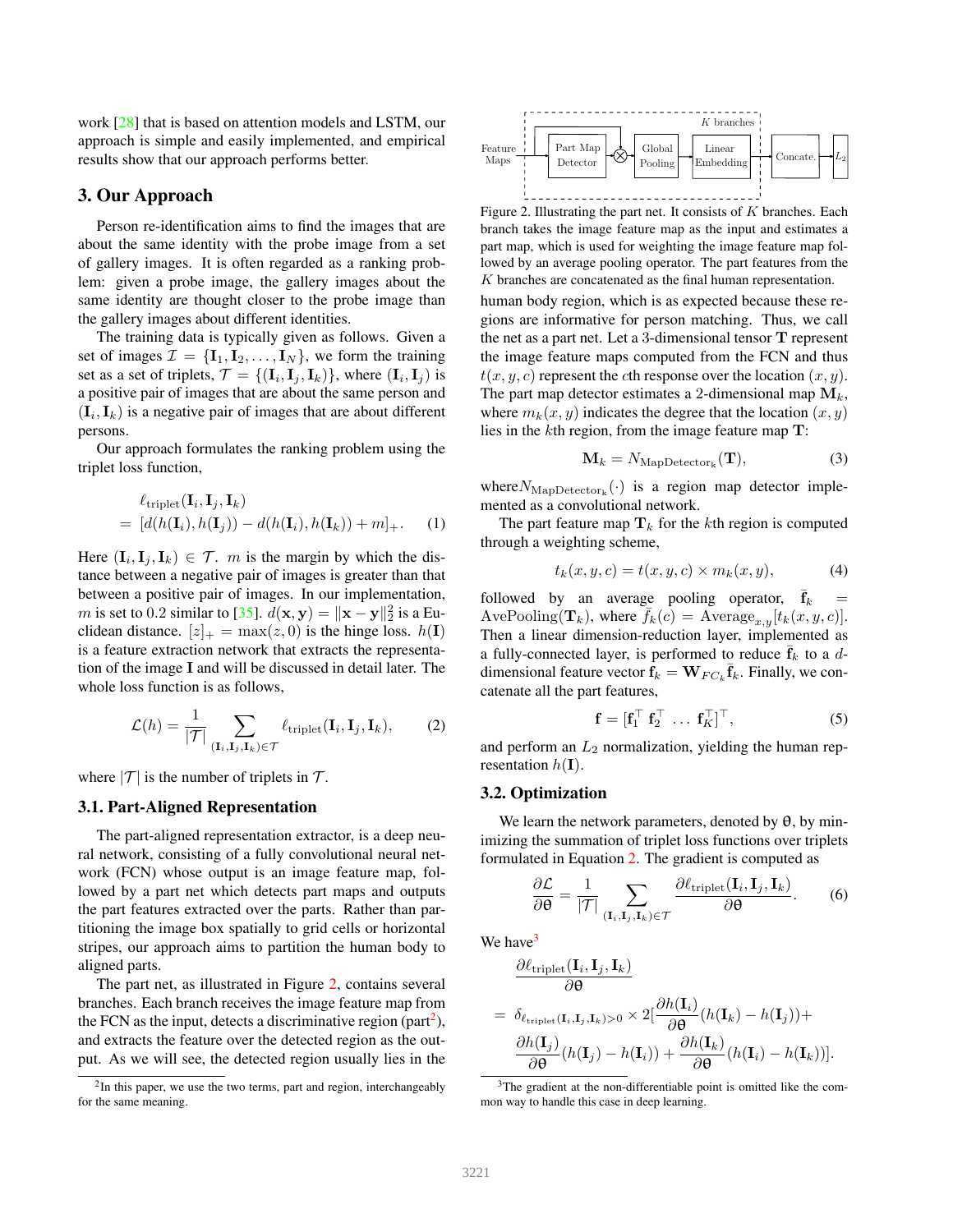Thus, we transform the gradient to the following form,

$$
\frac{\partial \mathcal{L}}{\partial \boldsymbol{\theta}} = \frac{1}{|\mathcal{T}|} \sum_{n=1}^{N} \frac{\partial h(\mathbf{I}_n)}{\partial \boldsymbol{\theta}} \boldsymbol{\alpha}_n, \tag{7}
$$

where  $\alpha_n$  is a weight vector depending on the current network parameters, and computed as follows,

$$
\alpha_n = 2[\sum_{(\mathbf{I}_n, \mathbf{I}_j, \mathbf{I}_k) \in \mathcal{T}} \delta_{\ell_{\text{triplet}}(\mathbf{I}_n, \mathbf{I}_j, \mathbf{I}_k) > 0} (h(\mathbf{I}_k) - h(\mathbf{I}_j)) +
$$
  

$$
\sum_{(\mathbf{I}_i, \mathbf{I}_n, \mathbf{I}_k) \in \mathcal{T}} \delta_{\ell_{\text{triplet}}(\mathbf{I}_i, \mathbf{I}_n, \mathbf{I}_k) > 0} (h(\mathbf{I}_n) - h(\mathbf{I}_i)) +
$$
  

$$
\sum_{(\mathbf{I}_i, \mathbf{I}_j, \mathbf{I}_n) \in \mathcal{T}} \delta_{\ell_{\text{triplet}}(\mathbf{I}_i, \mathbf{I}_j, \mathbf{I}_n) > 0} (h(\mathbf{I}_i) - h(\mathbf{I}_n))].
$$
 (8)

Equation [7](#page-3-0) suggests that the gradient for the triplet loss is computed like that for the unary classification loss. Thus, in each iteration of SGD (stochastic gradient descent) we can draw a mini-batch of  $(M)$  samples rather than sample a subset of triplets: one pass of forward propagation to compute the representation  $h(\mathbf{I}_n)$  of each sample, compute the weight  $\alpha_n$  over the mini-batch, compute the gradient  $\frac{\partial h(I_n)}{\partial}$ , and finally aggregate the gradients over the minibatch of samples. Directly drawing a set of triplets usually leads to that a larger number of (more than M) samples are contained and thus the computation is more expensive than our mini-batch sampling scheme.

#### <span id="page-3-3"></span>3.3. Implementation details

Network architecture. We use a sub-network of the first version of GoogLeNet [\[42\]](#page-9-17), from the image input to the output of *inception*  $4e$ , followed by a  $1 \times 1$  convolutional layer with the output of 512 channels, as the image feature map extraction network. Specifically, the person image box is resized to  $160 \times 80$  as the input, and thus the size of the feature map of the feature map extraction network is  $10 \times 5$ with 512 channels. For data preprocessing, we use the standard horizontal flips of the resized image. In the part net, the part estimator ( $N_{\text{MapDetector}_k}$  in Equation [3\)](#page-2-4) is simply a  $1 \times 1$  convolutional layer followed by a nonlinear sigmoid layer. There are  $K$  part detectors, where  $K$  is determined by cross-validation and empirically studied in Section [4.3.](#page-5-0)

Network Training. We use the stochastic gradient descent algorithm to train the whole network based on Caffe [\[16\]](#page-8-29). The image feature map extraction part is initialized using the GoogLeNet model, pretrained over ImageNet. In each iteration, we sample a mini-batch of 400 images, e.g., there are on average 40 identities with each containing 10 images on Market-1501 and CUHK03. In total, there are about 1.4 million triplets in each iteration. From Equation [8,](#page-3-1) we see that only a subset of triplets, whose predicted similarity order is not consistent to the ground-truth order, i.e.,

<span id="page-3-1"></span><span id="page-3-0"></span>

<span id="page-3-2"></span>Figure 3. Examples of the part maps learnt by the part map estimator for test images (best viewed in color).

 $\ell_{\text{triplet}}(\mathbf{I}_n, \mathbf{I}_i, \mathbf{I}_k) > 0$ , are counted for the weight ( $\theta$ ) update, and accordingly we use the number of counted triplets to replace  $|\mathcal{T}|$  in Equation [7.](#page-3-0)

We adopt the initial learning rate, 0.01, and divide it by 5 every  $20K$  iterations. The weight decay is  $0.0002$  and the momentum for gradient update is 0.9. Each model is trained for 50K iterations within around 12 hours on a K40 GPU. For testing, it takes on average 0.005 second on one GPU to extract the part-aligned representation.

#### 3.4. Discussions

Body part partition and spatial partition. Spatial partition, e.g., grid or stride-based, may not be well aligned with human body parts, due to pose changes or various human spatial distributions in the human image box. Thus, matching techniques, e.g., through complex networks [\[1,](#page-8-7) [23,](#page-8-2) [59\]](#page-9-18), have been developed to eliminate the misalignment problem. In contrast, our approach addresses this problem in the representation stage, with a simple Euclidean distance for person matching, which potentially makes existing fast similarity search algorithms easily applied, and thus the online search stage more efficient.

Figure [3](#page-3-2) shows the examples about the parts our approach learns for the test images. It can be seen that the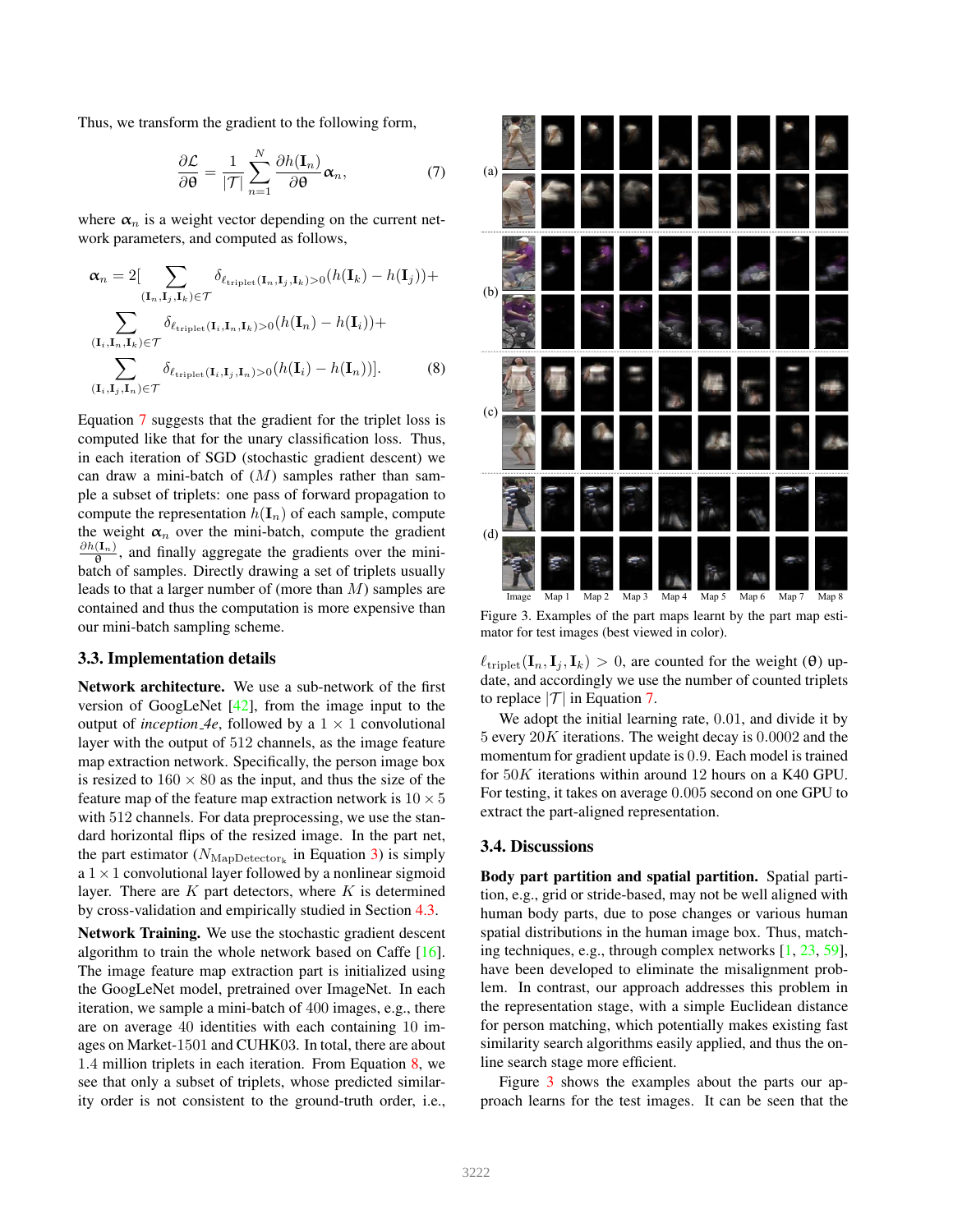parts are generally well aligned for the pair of images about the same person: the parts almost describe the same human body regions, except that one or two parts in the pair of images describe different regions, e.g., the first part in Figure [3](#page-3-2) (b). In particular, the alignment is also good for the examples of Figure  $3$  (c, d), where the person in the second image is spatially distributed very differently from the person in the first image: one is on the right in Figure  $3$  (c), and one is small and on the bottom in Figure [3](#page-3-2) (d).

In addition, we empirically compare our approach with two spatial partition based methods: dividing the image box into 5 horizontal stripes or  $5 \times 5$  girds to form region maps. We use the region maps to replace the part mask in our approach and then learn the spatial partition-based representation. The results shown in Table [1](#page-4-0) demonstrate that the human body part partition method is more effective.

<span id="page-4-0"></span>Table 1. The performance  $(\%)$  of our approach and spatial partition based methods (stripe and grid) over Market-1501 and CUHK03.

| Dataset     | Method | rank-1 | rank-5 | $rank-10$ | $rank-20$ |
|-------------|--------|--------|--------|-----------|-----------|
|             | ours   | 81.0   | 92.0   | 94.7      | 96.4      |
| Market-1501 | stripe | 74.1   | 89.0   | 92.3      | 95.1      |
|             | grid   | 73.4   | 88.2   | 91.8      | 94.4      |
| CUHK03      | ours   | 85.4   | 97.6   | 99.4      | 99.9      |
|             | stripe | 81.4   | 97.1   | 99.3      | 99.7      |
|             | grid   | 78.2   | 96.7   | 99.2      | 99.8      |

Learnt body parts. We have several observations about the learnt parts. The head region is not included. This is because the face is not frontal and with low resolution and accordingly not reliable for differentiating different persons. The skin regions are often also not included except the arms located nearby the top body in Figure [3](#page-3-2) (c) as the skin does not provide discriminant information, e.g., the leg skins in Figure [3](#page-3-2) (c) are not included while the legs with trousers in Figure [3](#page-3-2) (b) are included in Map4-6 .

From Figure [3,](#page-3-2) we can see that the first three maps, Map1 - Map3, are about the top clothing. There might be some redundancy. In the examples of Figure  $3$  (c,d), the first two masks are very close. In contrast, in the examples of Figure [3](#page-3-2) (b), the masks are different, and are different regions of the top, though all are about the top clothing. In this sense, the first three masks act like a mixture model to describe the top clothing as the top parts are various due to pose and view variation. Similarly, Map4 and Map6 are both about the bottom.

Separate part segmentation. We conduct an experiment with separate part segmentation. We use the state-of-theart part segmentation model [\[5\]](#page-8-26) learnt from the PASCAL-Person-Part dataset [\[7\]](#page-8-25) (6 part classes), to compute the mask

<span id="page-4-1"></span>Table 2. The performance of our approach, and separate part segmentation over Market-1501 and CUHK-03.

| Dataset     | Method              | rank-1 | $rank-5$ | $rank-10$ | $rank-20$ |
|-------------|---------------------|--------|----------|-----------|-----------|
| Market-1501 | ours (6 parts)      | 80.4   | 91.5     | 94.3      | 96.4      |
|             | part seg. (6 parts) | 61.2   | 80.3     | 86.9      | 91.0      |
| CUHK03      | ours (6 parts)      | 85.1   | 97.6     | 98.2      | 99.4      |
|             | part seg. (6 parts) | 70.7   | 90.4     | 94.8      | 97.6      |

for both training and test images. We modify our network by replacing the masks from the part net with the masks from the part segmentation model. In the training stage, we learn the modified network (the mask fixed) using the same setting with our approach.

The results are shown in Table [2](#page-4-1) and the performance is poor compared with our method. This is reasonable because the parts in our approach are learnt directly for person re-identification while the parts learnt from the PASCAL-Person-Part dataset might not be very good because it does not take consideration into the person re-identification problem. We also think that if the human part segmentation of the person re-identification training images is available, exploiting the segmentation as an extra supervision, e.g., the learnt part corresponds to a human part, or a sub-region of the human part, is helpful for learning the part net.

# 4. Experiments

# 4.1. Datasets

Market-1501. This dataset [\[64\]](#page-9-25) is one of the largest benchmark datasets for person re-identification. There are six cameras: 5 high-resolution cameras, and one low-resolution camera. There are 32, 668 DPM-detected pedestrian image boxes of 1, 501 identities: 750 identifies are used for training and the remaining 751 for testing. There are 3, 368 query images and the large gallery (database) include 19, 732 images with 2, 793 distractors.

**CUHK03.** This dataset  $\lceil 23 \rceil$  consists of 13, 164 images of 1, 360 persons, captured by six cameras. Each identity only appears in two disjoint camera views, and there are on average 4.8 images in each view. We use the provided training/test splits [\[23\]](#page-8-2) on the labeled data set. For each test identity, two images are randomly sampled as the probe and gallery images, respectively, and the average performance over 20 trials is reported as the final result.

CUHK01. This dataset [\[22\]](#page-8-30) contains 971 identities captured from two camera views in the same campus with CUHK03. Each person has two images, each from one camera view. Following the setup [\[1\]](#page-8-7), we report the results of two different settings: 100 identifies for testing, and 486 identities for testing.

**VIPeR.** This dataset  $[14]$  contains two views of 632 persons. Each pair of images about one person are captured by different cameras with large viewpoint changes and various illumination conditions. The 632 person images are divided into two halves, 316 for training and 316 for testing.

#### 4.2. Evaluation Metrics

We adopt the widely-used evaluation protocol  $[23, 1]$  $[23, 1]$ . In the matching process, we calculate the similarities between each query and all the gallery images, and then return the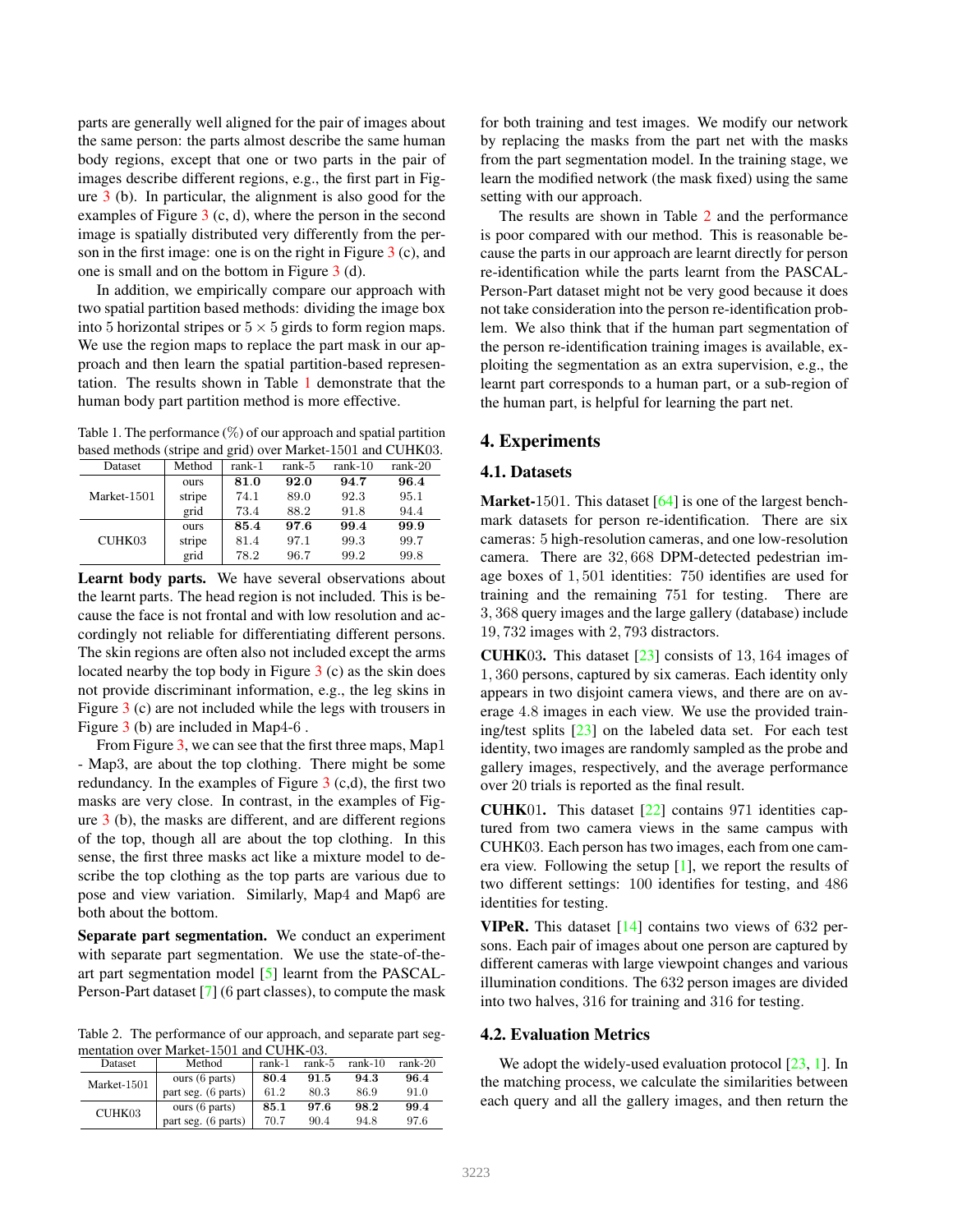<span id="page-5-1"></span>Table 3. The *validation* performance with different numbers (K) of parts over CUHK03. The model is trained over a random half of the training data, and the performance is reported over the remaining half (as the validation set). The best results are in bold.

| #parts         | rank-1 | rank-5 | $rank-10$ | $rank-20$ |
|----------------|--------|--------|-----------|-----------|
|                | 77.7   | 95.6   | 98.4      | 99.7      |
| $\overline{2}$ | 80.4   | 96.7   | 98.4      | 99.4      |
| 4              | 82.0   | 96.7   | 98.8      | 99.7      |
| 8              | 83.8   | 96.9   | 98.3      | 99.7      |
| 12             | 83.6   | 97.3   | 98.8      | 99.6      |

<span id="page-5-2"></span>Table 4. The performances of our approach and human segmentation over Market-1501 and CUHK03.

| Dataset     | Method     | rank-1 | rank-5 | $rank-10$ | mAP  |
|-------------|------------|--------|--------|-----------|------|
| Market-1501 | ours       | 81.0   | 92.0   | 94.7      | 63.4 |
|             | human seg. | 74.2   | 90.0   | 93.8      | 58.9 |
| CUHK03      | ours       | 85.4   | 97.6   | 99.4      | 90.9 |
|             | human seg. | 82.7   | 95.9   | 97.9      | 88.6 |

ranked list according to the similarities. All the experiments are under the single query setting. The performances are evaluated by the cumulated matching characteristics (CMC) curves, which is an estimate of the expectation of finding the correct match in the top  $n$  matches. We also report the mean average precision (mAP) score [\[64\]](#page-9-25) over Market-1501.

# <span id="page-5-0"></span>4.3. Empirical Analysis

The number of parts. We empirically study how the number of parts affects the performance. We conduct an experiment over CUHK03: randomly partition the training dataset into two parts, one for model learning and the remaining for validation. The performances for various numbers of parts,  $K = 1, 2, 4, 8, 12$ , are given in Table [3.](#page-5-1) It can be seen that (i) more parts for the rank-1 score lead to better scores till 8 parts and then the scores become stable, and (ii) the scores of different number of parts at positions 5, 10, and 20 are close except the score of 1 part at position 5. Thus, in our experiments, we choose  $K = 8$  in the part net for all the four datasets. It is possible that in other datasets the optimal  $K$  obtained through validation is different.

Human segmentation and body part segmentation. The benefit from the body part segmentation lies in two points: (i) remove the background and (ii) part alignment. We compare our approach and the approach with human segmentation that is implemented as our approach with 1 part and is able to remove the background. The comparison shown from Table [4](#page-5-2) over Market-1501 and CUHK03 shows that body part segmentation performs superiorly in general. The results imply that body part segmentation is beneficial.

Comparison with non-human/part-segmentation. We compare the performances of two baseline networks without segmentation, which are modified from our network: (i) replace the part net with a fully-connected layer outputting the feature vector with the same dimension (512-d) and (ii) replace the part net with an global average-pooling layer which also produces a 512-d feature vector.

<span id="page-5-3"></span>Table 5. The performances of our approach, two baseline networks without segmentation, modified by replacing the part net in our network with a fully-connected (FC) layer and an average pooling (pooling) layer over Market-1501 and CUHK03.

| COMING (POOLING) Tayer over Market-1501 and COHKOS. |         |        |        |           |      |  |
|-----------------------------------------------------|---------|--------|--------|-----------|------|--|
| Dataset                                             | Method  | rank-1 | rank-5 | $rank-10$ | mAP  |  |
|                                                     | ours    | 81.0   | 92.0   | 94.7      | 63.4 |  |
| Market-1501                                         | FC      | 75.9   | 89.3   | 92.9      | 54.3 |  |
|                                                     | pooling | 75.9   | 89.0   | 92.2      | 55.6 |  |
|                                                     | ours    | 85.4   | 97.6   | 99.4      | 90.9 |  |
| CUHK03                                              | FC      | 80.3   | 95.5   | 98.6      | 87.3 |  |
|                                                     | pooling | 82.4   | 96.8   | 99.0      | 88.9 |  |

The fully-connected layer followed by the last convolutional layer in (i) has some capability to differentiate different spatial regions to some degree through the linear weights, which are however the same for all images, yielding limited ability of differentiation. The average-pooling method in (ii) ignores the spatial information, though it is robust to the translations. In contrast, our approach is also able to differentiate body regions and the differentiation is adaptive to each input image for translation/pose invariance.

The comparison over two datasets, Market-1501 and CUHK03, is given in Table [5.](#page-5-3) It can be seen that our approach outperforms these two baseline methods, which indicates that the part segmentation is capable of avoiding the mismatch due to part misalignment in spatial partition and improving the performance.

Image feature map extraction networks. We show that the part net can boost the performance for various feature map extraction FCNs. We report two extra results with using AlexNet [\[21\]](#page-8-32) and VGGNet [\[39\]](#page-9-15) as well as the result using GoogLeNet [\[42\]](#page-9-17). For AlexNet and VGGNet, we remove the fully connected layers and use all the remaining convolutional layers as the feature map extraction network, and the training settings are the same as provided in Section [3.3.](#page-3-3) The results are depicted in Figure [4.](#page-6-0) It can be seen that our approach consistently gets the performance gain for AlexNet, VGGNet and GoogLeNet. In particular, the gains with AlexNet and VGGNet are more significant: compared with the baseline method with FC, the gains are 6.8, 6.4, and 5.1 for AlexNet, VGGNet and GoogLeNet, respectively, and compared with the baseline method with pooling, the gains are 5.9, 4.4, and 3.0, respectively.

Comparison with other attention models. The part map detector is inspired by the spatial attention model. It is slightly different from the standard attention model: using sigmoid to replace softmax, which brings more than 2% gain for rank-1 scores. The comparative attention network (CAN) approach [\[28\]](#page-8-27) is also based on the attention model and adopts LSTM to help learn part maps. It is not easy for us to have a good implementation for CAN. Thus, we report the results with AlexNet, which CAN is based on, as our base network. The comparison is given in Table [6.](#page-6-1) We can see that the overall performance of our approach is better except on the CUHK01 dataset for 100 test IDs.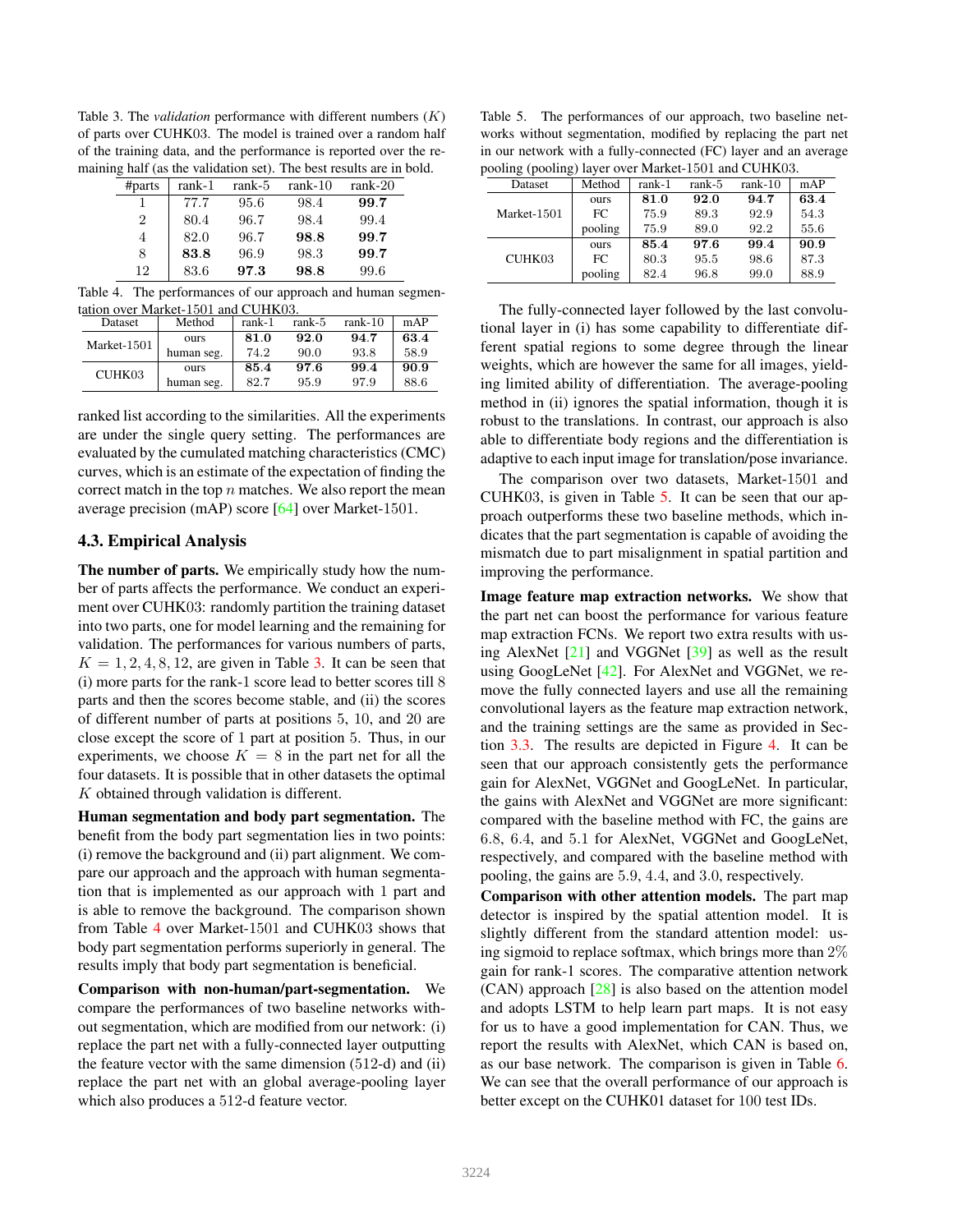

<span id="page-6-0"></span>Figure 4. The performance of our approach and the two baseline networks (FC and Pooling) with different feature map extraction networks over CUHK03. Our approach consistently boosts the performance for all the three networks (best viewed in color). Table 6. Compared with softmax over spatial responses and

<span id="page-6-1"></span>CAN [\[28\]](#page-8-27). All are based on AlexNet. Larger is better.

|                   |            | rank-1 | rank-5        | $rank-10$     | $rank-20$ |  |
|-------------------|------------|--------|---------------|---------------|-----------|--|
|                   | CAN        | 65.65  | 91.28         | 96.29         | 98.17     |  |
| CUHK03 (labeled)  | Ours       | 68.90  | 91.40         | 95.25         | 98.3      |  |
|                   | Softmax    | 65.14  | 90.64         | 95.43         | 97.79     |  |
|                   | CAN        | 63.05  | 82.94         | 88.17         | 93.29     |  |
| CUHK03 (detected) | Ours       | 65.64  | 89.50         | 93.93         | 96.71     |  |
|                   | Softmax    | 64.36  | 89.50         | 94.71         | 97.43     |  |
|                   | <b>CAN</b> | 81.04  | 96.89         | 99.67         | 100       |  |
| CUHK01-100        | Ours       | 79.25  | 94.00         | 96.37         | 98.75     |  |
|                   | Softmax    | 74.64  | 91.27         | 94.55         | 97.27     |  |
|                   | CAN        | 48.24  | $mAP = 24.43$ |               |           |  |
| Market            | Ours       | 64.22  |               | $mAP = 41.80$ |           |  |
|                   | Softmax    | 62.23  | $mAP = 41.01$ |               |           |  |

#### 4.4. Comparison with State-of-the-Arts

Market-1501. We compare our method with recent state-of-the-arts, which are separated into four categories: feature extraction (F), metric learning (M), deeply learnt feature representation (DF), deep learning with matching subnetwork (DMN). The results in Table [7](#page-6-2) are obtained under the single query setting.

The competitive algorithm, pose-invariant embedding (PIE) [\[63\]](#page-9-23) extracts part-aligned representation, based on state-of-the-art pose estimator CPM [\[47\]](#page-9-24) for part detection that is different from ours. PIE uses ResNet-50 which is more powerful than GoogLeNet our approach uses. We observe that our approach performs the best and outperforms PIE: 2.35 gain for rank-1 and 9.5 gain for mAP compared to PIE w/o using KISSME, and 1.67 for rank-1 and 7.4 gain for mAP compared to PIE w/ using KISSME.

CUHK03. There are two versions of person boxes: one is manually labeled and the other one is detected with a pedestrian detector. We report the results for both versions and all the previous results on CUHK03 are reported on the labeled version. The results are given in Table [8](#page-6-3) for manuallylabeled boxes and in Table [9](#page-7-0) for detected boxes.

Our approach performs the best on both versions. On the one hand, the improvement over the detected boxes is more significant than that over the manually-labeled boxes. This is because the person body parts in the manually-labeled boxes are spatially distributed more similarly. On the other

<span id="page-6-2"></span>Table 7. Performance comparison of state-of-the-art methods on the recently released challenging dataset, Market-1501. The methods are separated into four categories: feature extraction (F), metric learning (M), deeply learnt feature representation (DF), deep learning with matching subnetwork (DMN).

|            | ຼ<br>ຼ                                  |        |        |           |       |
|------------|-----------------------------------------|--------|--------|-----------|-------|
|            | Method                                  | rank-1 | rank-5 | $rank-10$ | mAP   |
| F          | LOMO $[26]$ (CVPR15)                    | 26.1   |        |           | 7.8   |
|            | <b>BoW</b> [64] (ICCV15)                | 35.8   | 52.4   | 60.3      | 14.8  |
|            | KISSME [20] (CVPR12)                    | 44.4   | 63.9   | 72.2      | 20.8  |
|            | <b>WARCA [18] (ECCV16)</b>              | 45.2   | 68.2   | 76.0      |       |
| М          | TMA [30] (ECCV16)                       | 47.9   | ۰      |           | 22.3  |
|            | SCSP [3] (CVPR16)                       | 51.9   | 72.0   | 79.0      | 26.4  |
|            | <b>DNS</b> [57] (CVPR16)                | 55.4   | ٠      |           | 29.9  |
| <b>DMN</b> | PersonNet $[49]$ (ArXiv16)              | 37.2   |        |           | 18.6  |
|            | Gated S-CNN [43] (ECCV16)               | 65.9   |        |           | 39.6  |
|            | PIE [63]                                | 78.65  | 90.26  | 93.59     | 53.87 |
| DF         | PIE $[63]$ + KISSME $[20]$ (Arxiv 2016) | 79.33  | 90.76  | 94.41     | 55.95 |
|            | SSDAL $[41]$ (ECCV16)                   | 39.4   |        |           | 19.6  |
|            | Our Method                              | 81.0   | 92.0   | 94.7      | 63.4  |

<span id="page-6-3"></span>Table 8. Performance comparison on CUHK03 for manually labeled human boxes.

|            | остоа паптап оодсо.        |        |        |           |           |
|------------|----------------------------|--------|--------|-----------|-----------|
|            | Method                     | rank-1 | rank-5 | $rank-10$ | $rank-20$ |
|            | <b>BoW</b> [64] (ICCV15)   | 18.9   | 36.2   | 46.8      |           |
| F          | LOMO $[26]$ (CVPR15)       | 52.2   | 82.2   | 92.1      | 96.3      |
|            | GOG [31] (CVPR16)          | 67.3   | 91.0   | 96.0      | ٠         |
|            | KISSME $[20]$ (CVPR12)     | 47.9   | 69.3   | 78.9      | 87.0      |
|            | $SSSVM$ [58] (CVPR16)      | 57.0   | 84.8   | 92.5      | 96.4      |
| M          | <b>DNS</b> [57] (CVPR16)   | 58.9   | 85.6   | 92.5      | 96.3      |
|            | Ensembles $[33]$ (CVPR15)  | 62.1   | 89.1   | 94.3      | 97.8      |
|            | <b>WARCA [18] (ECCV16)</b> | 78.4   | 94.6   | 97.5      | 99.1      |
|            | DeepReID $[23]$ (CVPR14)   | 20.7   | 51.3   | 68.7      | 83.1      |
| <b>DMN</b> | IDLA $[1]$ (CVPR15)        | 54.7   | 86.4   | 93.9      | 98.1      |
|            | PersonNet $[49]$ (ArXiv16) | 64.8   | 89.4   | 94.9      | 98.2      |
|            | DCSL [59] (IJCAI16)        | 80.2   | 97.7   | 99.2      | 99.8      |
| DF         | Deep Metric [37] (ECCV16)  | 61.3   | 88.5   | 96.0      | 99.0      |
|            | Our Method                 | 85.4   | 97.6   | 99.4      | 99.9      |

hand, the performance of our approach over the manuallylabeled boxes are better than that over the detected-labeled boxes. This means that the person position in the box (manually-labeled boxes are often better) influences the part extraction quality, which suggests that it is a necessity to learn a more robust part extractor with more supervision information or over a larger dataset.

Compared with the competitive method DCSL [\[59\]](#page-9-18) which is also based on the GoogLeNet, the overall performance of our approach, as shown in Table [8,](#page-6-3) is better on CUHK03 except that the rank-5 score of DCSL is slightly better by 0.1%. This is an evidence demonstrating the powerfulness of the part-aligned representation though DCSL adopts the strong matching subnetwork to improve the matching quality. Compared with the second best method, PIE, on the detected case as shown in Table [9,](#page-7-0) our approach achieves 4.5 gain at rank-1.

CUHK01. There are two evaluation settings [\[1\]](#page-8-7): 100 test IDs, and 486 test IDs. Since there are a small number (485) of training identities for the case of 486 test IDs, as done in  $[1, 6, 59]$  $[1, 6, 59]$  $[1, 6, 59]$  $[1, 6, 59]$ , we fine-tune the model, which is learnt from the CUHK03 training set, over the 485 training identities: the rank-1 score from the model learnt from CUHK03 is 44.59% and it becomes 72.3% with the fine-tuned model.

The results are reported in Table [10](#page-7-1) and Table [11,](#page-7-2) re-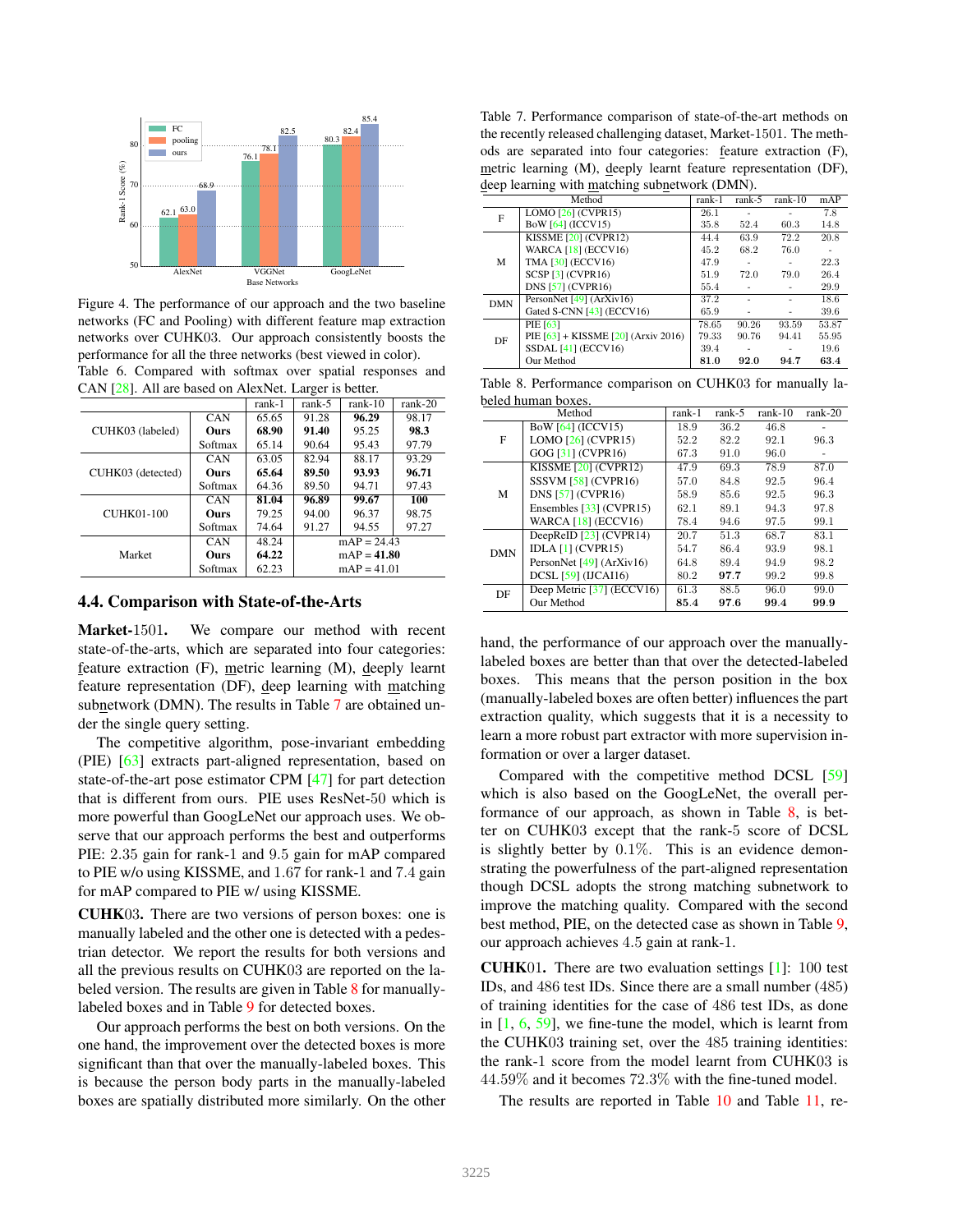<span id="page-7-1"></span>

|                         |                                                                                                                                                                                                                                                                                                                                                                                                                                                                                                                                                                                                                                                                                                                                                                                                                                        |                                                                                                                                                                                                                                                                                                                                                                                                                                                                                                                                                                                                                                                                                                                                                                                          | rank-1                                                                                                                                                                          | rank-5 | rank-10 | $rank-20$ |
|-------------------------|----------------------------------------------------------------------------------------------------------------------------------------------------------------------------------------------------------------------------------------------------------------------------------------------------------------------------------------------------------------------------------------------------------------------------------------------------------------------------------------------------------------------------------------------------------------------------------------------------------------------------------------------------------------------------------------------------------------------------------------------------------------------------------------------------------------------------------------|------------------------------------------------------------------------------------------------------------------------------------------------------------------------------------------------------------------------------------------------------------------------------------------------------------------------------------------------------------------------------------------------------------------------------------------------------------------------------------------------------------------------------------------------------------------------------------------------------------------------------------------------------------------------------------------------------------------------------------------------------------------------------------------|---------------------------------------------------------------------------------------------------------------------------------------------------------------------------------|--------|---------|-----------|
|                         |                                                                                                                                                                                                                                                                                                                                                                                                                                                                                                                                                                                                                                                                                                                                                                                                                                        |                                                                                                                                                                                                                                                                                                                                                                                                                                                                                                                                                                                                                                                                                                                                                                                          |                                                                                                                                                                                 | 78.9   | 88.6    | 94.3      |
|                         | GOG [31] (CVPR16)                                                                                                                                                                                                                                                                                                                                                                                                                                                                                                                                                                                                                                                                                                                                                                                                                      |                                                                                                                                                                                                                                                                                                                                                                                                                                                                                                                                                                                                                                                                                                                                                                                          |                                                                                                                                                                                 |        | 93.7    | ÷         |
|                         |                                                                                                                                                                                                                                                                                                                                                                                                                                                                                                                                                                                                                                                                                                                                                                                                                                        |                                                                                                                                                                                                                                                                                                                                                                                                                                                                                                                                                                                                                                                                                                                                                                                          |                                                                                                                                                                                 |        |         | 45.0      |
|                         |                                                                                                                                                                                                                                                                                                                                                                                                                                                                                                                                                                                                                                                                                                                                                                                                                                        |                                                                                                                                                                                                                                                                                                                                                                                                                                                                                                                                                                                                                                                                                                                                                                                          |                                                                                                                                                                                 | 33.9   | 48.2    | 65.0      |
|                         | Method<br>LOMO $[26]$ (CVPR15)<br>F<br><b>LMNN</b> [48] (NIPS05)<br>KISSME [20] (CVPR12)<br>M<br><b>SSSVM [58] (CVPR16)</b><br>DNS [57] (CVPR16)<br>DeepReID [23] (CVPR14)<br>IDLA $[1]$ (CVPR15)<br>SIR-CIR [45] (CVPR16)<br>DF<br>Deep Metric [37] (ECCV16)<br>Our Method<br>Method<br>DeepReID [23] (CVPR14)<br>IDLA $[1]$ (CVPR15)<br>Deep Ranking ([6] (TIP16))<br>PersonNet [49] (ArXiv16)<br>SIR-CIR [45] (CVPR16)<br>DCSL [59] (IJCAI16)<br>Deep Metric [37] (ECCV16)<br>DF<br>Our Method<br>Method<br>Semantic [38] (CVPR15)<br>MirrorRep [8] (IJCAI15)<br>F<br>LOMO $[26]$ (CVPR15)<br>GOG [31] (CVPR16)<br><b>LMNN</b> [48] (NIPS05)<br>SalMatch [60] (ICCV13)<br>M<br>DNS [57] (CVPR16)<br>WARCA $[18]$ (ECCV16)<br><b>SSSVM</b> [58] (CVPR16)<br>IDLA $[1]$ (CVPR15)<br>Deep Ranking [6] (TIP16)<br>DCSL $[59]$ (IJCAI16) |                                                                                                                                                                                                                                                                                                                                                                                                                                                                                                                                                                                                                                                                                                                                                                                          |                                                                                                                                                                                 |        |         | 95.0      |
|                         |                                                                                                                                                                                                                                                                                                                                                                                                                                                                                                                                                                                                                                                                                                                                                                                                                                        | 46.3<br>65.5<br>88.4<br>17.5<br>6.3<br>11.7<br>51.2<br>81.5<br>53.7<br>83.1<br>19.9<br>50.0<br>76.0<br>45.0<br>52.2<br>85.0<br>67.10<br>92.20<br>52.1<br>84.0<br>81.6<br>97.3<br>rank-1<br>$rank-5$<br>58.2<br>73.5<br>27.9<br>65.0<br>88.7<br>93.1<br>50.4<br>70.0<br>84.8<br>71.1<br>90.1<br>95.0<br>71.8<br>91.6<br>96.0<br>89.6<br>97.8<br>98.9<br>90.8<br>69.4<br>96.0<br>88.5<br>98.4<br>99.6<br>$rank-1$<br>$rank-5$<br>52.5<br>65.8<br>31.5<br>40.4<br>64.6<br>75.3<br>75.7<br>49.2<br>84.2<br>57.8<br>79.1<br>86.2<br>13.5<br>31.3<br>$\overline{42.3}$<br>45.9<br>55.7<br>28.5<br>65.0<br>85.0<br>89.9<br>65.6<br>85.3<br>90.5<br>66.0<br>89.1<br>92.8<br>71.6<br>80.3<br>47.5<br>50.4<br>70.0<br>84.8<br>76.5<br>94.2<br>97.5<br>53.7<br>84.3<br>91.0<br>72.3<br>91.0<br>94.9 |                                                                                                                                                                                 | 94.8   |         |           |
|                         | PIE $[63]$ + KISSME $[20]$ (Arxiv 2016)                                                                                                                                                                                                                                                                                                                                                                                                                                                                                                                                                                                                                                                                                                                                                                                                |                                                                                                                                                                                                                                                                                                                                                                                                                                                                                                                                                                                                                                                                                                                                                                                          |                                                                                                                                                                                 |        |         | 78.5      |
|                         |                                                                                                                                                                                                                                                                                                                                                                                                                                                                                                                                                                                                                                                                                                                                                                                                                                        |                                                                                                                                                                                                                                                                                                                                                                                                                                                                                                                                                                                                                                                                                                                                                                                          |                                                                                                                                                                                 |        |         | 93.2      |
|                         |                                                                                                                                                                                                                                                                                                                                                                                                                                                                                                                                                                                                                                                                                                                                                                                                                                        |                                                                                                                                                                                                                                                                                                                                                                                                                                                                                                                                                                                                                                                                                                                                                                                          |                                                                                                                                                                                 |        |         | 97.0      |
|                         |                                                                                                                                                                                                                                                                                                                                                                                                                                                                                                                                                                                                                                                                                                                                                                                                                                        |                                                                                                                                                                                                                                                                                                                                                                                                                                                                                                                                                                                                                                                                                                                                                                                          |                                                                                                                                                                                 |        |         | 98.10     |
|                         |                                                                                                                                                                                                                                                                                                                                                                                                                                                                                                                                                                                                                                                                                                                                                                                                                                        |                                                                                                                                                                                                                                                                                                                                                                                                                                                                                                                                                                                                                                                                                                                                                                                          |                                                                                                                                                                                 |        |         |           |
|                         |                                                                                                                                                                                                                                                                                                                                                                                                                                                                                                                                                                                                                                                                                                                                                                                                                                        |                                                                                                                                                                                                                                                                                                                                                                                                                                                                                                                                                                                                                                                                                                                                                                                          |                                                                                                                                                                                 |        |         | 99.5      |
|                         |                                                                                                                                                                                                                                                                                                                                                                                                                                                                                                                                                                                                                                                                                                                                                                                                                                        |                                                                                                                                                                                                                                                                                                                                                                                                                                                                                                                                                                                                                                                                                                                                                                                          |                                                                                                                                                                                 |        |         |           |
|                         |                                                                                                                                                                                                                                                                                                                                                                                                                                                                                                                                                                                                                                                                                                                                                                                                                                        |                                                                                                                                                                                                                                                                                                                                                                                                                                                                                                                                                                                                                                                                                                                                                                                          |                                                                                                                                                                                 |        |         | $rank-20$ |
|                         |                                                                                                                                                                                                                                                                                                                                                                                                                                                                                                                                                                                                                                                                                                                                                                                                                                        |                                                                                                                                                                                                                                                                                                                                                                                                                                                                                                                                                                                                                                                                                                                                                                                          |                                                                                                                                                                                 |        |         | 86.3      |
|                         |                                                                                                                                                                                                                                                                                                                                                                                                                                                                                                                                                                                                                                                                                                                                                                                                                                        |                                                                                                                                                                                                                                                                                                                                                                                                                                                                                                                                                                                                                                                                                                                                                                                          |                                                                                                                                                                                 |        |         | 97.2      |
| <b>DMN</b>              |                                                                                                                                                                                                                                                                                                                                                                                                                                                                                                                                                                                                                                                                                                                                                                                                                                        |                                                                                                                                                                                                                                                                                                                                                                                                                                                                                                                                                                                                                                                                                                                                                                                          |                                                                                                                                                                                 |        |         | 92.0      |
|                         |                                                                                                                                                                                                                                                                                                                                                                                                                                                                                                                                                                                                                                                                                                                                                                                                                                        |                                                                                                                                                                                                                                                                                                                                                                                                                                                                                                                                                                                                                                                                                                                                                                                          |                                                                                                                                                                                 |        |         | 98.1      |
|                         |                                                                                                                                                                                                                                                                                                                                                                                                                                                                                                                                                                                                                                                                                                                                                                                                                                        |                                                                                                                                                                                                                                                                                                                                                                                                                                                                                                                                                                                                                                                                                                                                                                                          |                                                                                                                                                                                 |        |         | 98.0      |
|                         |                                                                                                                                                                                                                                                                                                                                                                                                                                                                                                                                                                                                                                                                                                                                                                                                                                        |                                                                                                                                                                                                                                                                                                                                                                                                                                                                                                                                                                                                                                                                                                                                                                                          |                                                                                                                                                                                 |        |         |           |
|                         |                                                                                                                                                                                                                                                                                                                                                                                                                                                                                                                                                                                                                                                                                                                                                                                                                                        |                                                                                                                                                                                                                                                                                                                                                                                                                                                                                                                                                                                                                                                                                                                                                                                          |                                                                                                                                                                                 |        |         |           |
|                         |                                                                                                                                                                                                                                                                                                                                                                                                                                                                                                                                                                                                                                                                                                                                                                                                                                        |                                                                                                                                                                                                                                                                                                                                                                                                                                                                                                                                                                                                                                                                                                                                                                                          |                                                                                                                                                                                 |        |         |           |
|                         |                                                                                                                                                                                                                                                                                                                                                                                                                                                                                                                                                                                                                                                                                                                                                                                                                                        |                                                                                                                                                                                                                                                                                                                                                                                                                                                                                                                                                                                                                                                                                                                                                                                          |                                                                                                                                                                                 |        |         |           |
|                         |                                                                                                                                                                                                                                                                                                                                                                                                                                                                                                                                                                                                                                                                                                                                                                                                                                        |                                                                                                                                                                                                                                                                                                                                                                                                                                                                                                                                                                                                                                                                                                                                                                                          |                                                                                                                                                                                 |        |         |           |
|                         |                                                                                                                                                                                                                                                                                                                                                                                                                                                                                                                                                                                                                                                                                                                                                                                                                                        |                                                                                                                                                                                                                                                                                                                                                                                                                                                                                                                                                                                                                                                                                                                                                                                          |                                                                                                                                                                                 |        |         | $rank-20$ |
|                         |                                                                                                                                                                                                                                                                                                                                                                                                                                                                                                                                                                                                                                                                                                                                                                                                                                        |                                                                                                                                                                                                                                                                                                                                                                                                                                                                                                                                                                                                                                                                                                                                                                                          |                                                                                                                                                                                 |        |         | 77.6      |
|                         |                                                                                                                                                                                                                                                                                                                                                                                                                                                                                                                                                                                                                                                                                                                                                                                                                                        |                                                                                                                                                                                                                                                                                                                                                                                                                                                                                                                                                                                                                                                                                                                                                                                          |                                                                                                                                                                                 |        |         | 84.1      |
|                         |                                                                                                                                                                                                                                                                                                                                                                                                                                                                                                                                                                                                                                                                                                                                                                                                                                        |                                                                                                                                                                                                                                                                                                                                                                                                                                                                                                                                                                                                                                                                                                                                                                                          |                                                                                                                                                                                 |        |         | 90.8      |
| DMN<br><b>DMN</b><br>DF |                                                                                                                                                                                                                                                                                                                                                                                                                                                                                                                                                                                                                                                                                                                                                                                                                                        |                                                                                                                                                                                                                                                                                                                                                                                                                                                                                                                                                                                                                                                                                                                                                                                          |                                                                                                                                                                                 |        |         | 92.1      |
|                         |                                                                                                                                                                                                                                                                                                                                                                                                                                                                                                                                                                                                                                                                                                                                                                                                                                        |                                                                                                                                                                                                                                                                                                                                                                                                                                                                                                                                                                                                                                                                                                                                                                                          |                                                                                                                                                                                 |        |         | 54.1      |
|                         |                                                                                                                                                                                                                                                                                                                                                                                                                                                                                                                                                                                                                                                                                                                                                                                                                                        |                                                                                                                                                                                                                                                                                                                                                                                                                                                                                                                                                                                                                                                                                                                                                                                          |                                                                                                                                                                                 |        |         |           |
|                         |                                                                                                                                                                                                                                                                                                                                                                                                                                                                                                                                                                                                                                                                                                                                                                                                                                        |                                                                                                                                                                                                                                                                                                                                                                                                                                                                                                                                                                                                                                                                                                                                                                                          |                                                                                                                                                                                 |        |         |           |
|                         |                                                                                                                                                                                                                                                                                                                                                                                                                                                                                                                                                                                                                                                                                                                                                                                                                                        |                                                                                                                                                                                                                                                                                                                                                                                                                                                                                                                                                                                                                                                                                                                                                                                          |                                                                                                                                                                                 |        |         |           |
|                         |                                                                                                                                                                                                                                                                                                                                                                                                                                                                                                                                                                                                                                                                                                                                                                                                                                        |                                                                                                                                                                                                                                                                                                                                                                                                                                                                                                                                                                                                                                                                                                                                                                                          |                                                                                                                                                                                 |        |         |           |
|                         |                                                                                                                                                                                                                                                                                                                                                                                                                                                                                                                                                                                                                                                                                                                                                                                                                                        |                                                                                                                                                                                                                                                                                                                                                                                                                                                                                                                                                                                                                                                                                                                                                                                          |                                                                                                                                                                                 |        |         |           |
|                         |                                                                                                                                                                                                                                                                                                                                                                                                                                                                                                                                                                                                                                                                                                                                                                                                                                        |                                                                                                                                                                                                                                                                                                                                                                                                                                                                                                                                                                                                                                                                                                                                                                                          |                                                                                                                                                                                 |        |         |           |
|                         |                                                                                                                                                                                                                                                                                                                                                                                                                                                                                                                                                                                                                                                                                                                                                                                                                                        |                                                                                                                                                                                                                                                                                                                                                                                                                                                                                                                                                                                                                                                                                                                                                                                          |                                                                                                                                                                                 |        |         |           |
|                         |                                                                                                                                                                                                                                                                                                                                                                                                                                                                                                                                                                                                                                                                                                                                                                                                                                        |                                                                                                                                                                                                                                                                                                                                                                                                                                                                                                                                                                                                                                                                                                                                                                                          | 89.9<br>93.0<br>64.0<br>83.5<br>92.0<br>96.60<br>92.0<br>96.8<br>98.4<br>$rank-10$<br>99.7<br>99.9<br>$rank-10$<br>68.0<br>94.4<br>95.0<br>96.5<br>87.5<br>92.0<br>93.5<br>95.7 |        |         |           |
|                         | TCP-CNN $[9]$ (CVPR16)                                                                                                                                                                                                                                                                                                                                                                                                                                                                                                                                                                                                                                                                                                                                                                                                                 |                                                                                                                                                                                                                                                                                                                                                                                                                                                                                                                                                                                                                                                                                                                                                                                          |                                                                                                                                                                                 |        |         | 96.3      |
|                         | Our Method                                                                                                                                                                                                                                                                                                                                                                                                                                                                                                                                                                                                                                                                                                                                                                                                                             | 28.2<br>Table 10. Performance comparison on CUHK01 for 100 test IDs.<br>Table 11. Performance comparison on CUHK01 for 486 test IDs.<br>75.0                                                                                                                                                                                                                                                                                                                                                                                                                                                                                                                                                                                                                                             | 97.2                                                                                                                                                                            |        |         |           |
|                         | Our Method + remove pool3                                                                                                                                                                                                                                                                                                                                                                                                                                                                                                                                                                                                                                                                                                                                                                                                              |                                                                                                                                                                                                                                                                                                                                                                                                                                                                                                                                                                                                                                                                                                                                                                                          |                                                                                                                                                                                 |        |         | 97.7      |

<span id="page-7-0"></span>Table 9. Performance comparison on CUHK03 for detected boxes.

<span id="page-7-2"></span>spectively. Our approach performs the best among the algorithms w/o using matching subnetwork. Compared to the competitive algorithm DCSL [\[59\]](#page-9-18) that uses matching subnetwork, we can see that for 100 test IDs, our approach performs better in general except a slightly low rank-1 score and that for 486 test IDs our initial approach performs worse and with a simple trick, removing one pooling layer to double the feature map size, the performance is much closer. One notable point is that our approach is advantageous in scaling up to large datasets.

VIPeR. The dataset is relatively small and the training images are not enough for training. We fine-tune the model learnt from CUHK03 following [\[43,](#page-9-21) [1\]](#page-8-7). The results are presented in Table [12.](#page-7-3) Our approach outperforms other deep learning-based approaches except PIE [\[63\]](#page-9-23) with complicated schemes while performs poorer than the bestperformed feature extraction approach GOG [\[31\]](#page-8-10) and metric learning method SCSP [\[3\]](#page-8-14). In comparison with PIE [\[63\]](#page-9-23), our approach performs better than PIE with data augmentation Mirror [\[8\]](#page-8-35) and metric learning MFA [\[55\]](#page-9-28) and lower than PIE with a more complicated fusion scheme, which our approach might benefit from. In general, the results

<span id="page-7-3"></span>Table 12. Results on a relatively small dataset, VIPeR.

|            | Method                                              | rank-1 | rank-5 | $rank-10$         | $rank-20$ |
|------------|-----------------------------------------------------|--------|--------|-------------------|-----------|
|            | ELF [15] (ECCV 2008)                                | 12.0   | 44.0   | 47.0              | 61.0      |
|            | BoW [64] (ICCV15)                                   | 21.7   | 42.0   | 50.0              | 60.9      |
| F          | LOMO $[26]$ (CVPR15)                                | 40.0   | 68.1   | 80.5              | 91.1      |
|            | Semantic [38] (CVPR15)                              | 41.6   | 71.9   | 86.2              | 95.1      |
|            | MirrorRep $[8]$ (IJCAI15)                           | 43.0   | 75.8   | 87.3              | 94.8      |
|            | GOG [31] (CVPR16)                                   | 49.7   | 79.7   | 88.7              | 94.5      |
|            | LMNN $[48]$ (NIPS05)                                | 11.2   | 32.3   | 44.8              | 59.3      |
|            | KISSME $[20]$ (CVPR12)                              | 19.6   | 47.5   | 62.2              | 77.0      |
|            | LADF $[25]$ (CVPR13)                                | 30.0   | 64.7   | 79.0              | 91.3      |
| M          | <b>WARCA [18] (ECCV16)</b>                          | 37.5   | 70.8   | 82.0              | 92.0      |
|            | <b>DNS</b> [57] (CVPR16)                            | 42.3   | 71.5   | 82.9              | 92.1      |
|            | SSSVM [58] (CVPR16)                                 | 42.7   | ä,     | 84.3              | 91.9      |
|            | TMA [30] (ECCV16)                                   | 43.8   | ÷      | 83.9              | 91.5      |
|            | SCSP [3] (CVPR16)                                   | 53.5   | 82.6   | 91.5              | 96.7      |
|            | IDLA $[1]$ (CVPR15)                                 | 34.8   | 63.6   | $\overline{75.6}$ | 84.5      |
|            | Gated S-CNN [43] (ECCV16)                           | 37.8   | 66.9   | 77.4              |           |
| <b>DMN</b> | SSDAL $[41]$ (ECCV16)                               | 37.9   | 65.5   | 75.6              | 88.4      |
|            | SIR-CIR $[45]$ (CVPR16)                             | 35.8   | 67.4   | 83.5              |           |
|            | Deep Ranking $[6]$ (TIP16)                          | 38.4   | 69.2   | 81.3              | 90.4      |
|            | DCSL [59] (UCAI16)                                  | 44.6   | 73.4   | 82.6              | 91.9      |
|            | PIE $[63]$ + Mirror $[8]$ + MFA $[55]$ (Arxiv 2016) | 43.3   | 69.4   | 80.4              | 90.0      |
|            | Fusion $[63] + MFA [55]$ (Arxiv 2016)               | 54.5   | 84.4   | 92.2              | 96.9      |
| DF         | Deep Metric [37] (ECCV16)                           | 40.9   | 67.5   | 79.8              |           |
|            | TCP-CNN $[9]$ (CVPR16)                              | 47.8   | 74.7   | 84.8              | 91.1      |
|            | Our Method                                          | 48.7   | 74.7   | 85.1              | 93.0      |

suggest that like in other tasks, e.g., classification, training deep neural networks from a small data is still an open and challenging problem.

Summary. The overall performance of our approach is the best in the category of deeply-learnt feature representation (DF) and better than non-deep learning algorithms except in the small dataset VIPeR. In comparison to the category of deep learning with matching subnetwork (DMN), our approach in general is good, and performs worse than DCSL in CUHK01 with 486 test IDs. It is reasonable as matching network is more complicated than the simple Euclidean distance in our approach. One notable advantage is that our approach is efficient in online matching and cheap in storage, while DCSL stores large feature maps of gallery images for online similarity computation, resulting in larger storage cost and higher online computation cost.

# 5. Conclusions

In this paper, we present a novel part-aligned representation approach to handle the body misalignment problem. Our formulation follows the idea of attention models and is in a deep neural network form, which is learnt only from person similarities without the supervision information about the human parts. Our approach aims to partition the human body instead of the human image box into grids or strips, and thus is more robust to pose changes and different human spatial distributions in the human image box and thus the matching is more reliable. Our approach learns more useful body parts for person re-identification than separate body part detection. [4](#page-7-4)

<span id="page-7-4"></span><sup>4</sup> Acknowledgements. This work was supported in part by the National Natural Science Foundation of China under Grant U1509206 and Grant 61472353, in part by the National Basic Research Program of China under Grant Grant 2015CB352302, and partially funded by the MOE-Microsoft Key Laboratory of Visual Perception, Zhejiang University.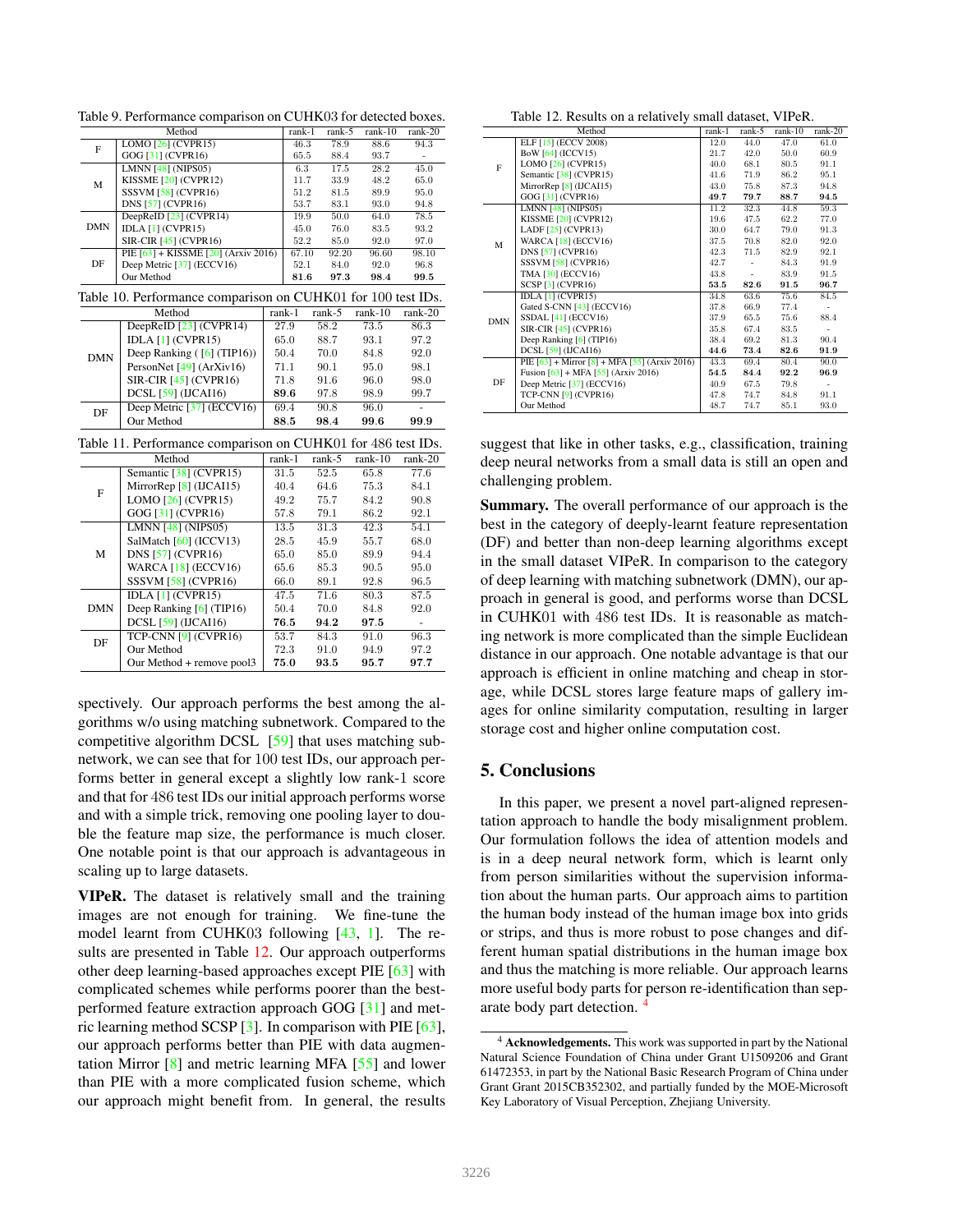# References

- <span id="page-8-7"></span>[1] E. Ahmed, M. Jones, and T. K. Marks. An improved deep learning architecture for person re-identification. In *CVPR*, 2015.
- <span id="page-8-24"></span>[2] S. Bak, E. Corvée, F. Brémond, and M. Thonnat. Person re-identification using spatial covariance regions of human body parts. In *AVSS*, pages 435–440, 2010.
- <span id="page-8-14"></span>[3] D. Chen, Z. Yuan, B. Chen, and N. Zheng. Similarity learning with spatial constraints for person re-identification. In *CVPR*, June 2016.
- <span id="page-8-13"></span>[4] D. Chen, Z. Yuan, G. Hua, N. Zheng, and J. Wang. Similarity learning on an explicit polynomial kernel feature map for person re-identification. In *CVPR*, pages 1565–1573, 2015.
- <span id="page-8-26"></span>[5] L.-C. Chen, G. Papandreou, I. Kokkinos, K. Murphy, and A. L. Yuille. Semantic image segmentation with deep convolutional nets and fully connected crfs. In *ICLR*, 2015.
- <span id="page-8-5"></span>[6] S.-Z. Chen, C.-C. Guo, and J.-H. Lai. Deep ranking for person re-identification via joint representation learning. *IEEE Trans. Image Processing*, 25(5):2353–2367, 2016.
- <span id="page-8-25"></span>[7] X. Chen, R. Mottaghi, X. Liu, S. Fidler, R. Urtasun, and A. Yuille. Detect what you can: Detecting and representing objects using holistic models and body parts. In *CVPR*, pages 1971–1978, 2014.
- <span id="page-8-35"></span>[8] Y. Chen, W. Zheng, and J. Lai. Mirror representation for modeling view-specific transform in person re-identification. In *IJCAI*, pages 3402–3408, 2015.
- <span id="page-8-6"></span>[9] D. Cheng, Y. Gong, S. Zhou, J. Wang, and N. Zheng. Person re-identification by multi-channel parts-based cnn with improved triplet loss function. In *CVPR*, June 2016.
- <span id="page-8-23"></span>[10] D. S. Cheng, M. Cristani, M. Stoppa, L. Bazzani, and V. Murino. Custom pictorial structures for re-identification. In *BMVC*, pages 1–11, 2011.
- <span id="page-8-22"></span>[11] S. Ding, L. Lin, G. Wang, and H. Chao. Deep feature learning with relative distance comparison for person re-identification. *Pattern Recognition*, 48(10):2993–3003, 2015.
- <span id="page-8-0"></span>[12] M. Farenzena, L. Bazzani, A. Perina, V. Murino, and M. Cristani. Person re-identification by symmetry-driven accumulation of local features. In *CVPR*, pages 2360–2367, June 2010.
- <span id="page-8-19"></span>[13] J. Garcia, N. Martinel, C. Micheloni, and A. Gardel. Person re-identification ranking optimisation by discriminant context information analysis. In *ICCV*, December 2015.
- <span id="page-8-31"></span>[14] D. Gray, S. Brennan, and H. Tao. Evaluating appearance models for recognition, reacquisition, and tracking. In *Proc. IEEE International Workshop on PETS*, 2007.
- <span id="page-8-8"></span>[15] D. Gray and H. Tao. Viewpoint invariant pedestrian recognition with an ensemble of localized features. In *ECCV*, 2008.
- <span id="page-8-29"></span>[16] Y. Jia, E. Shelhamer, J. Donahue, S. Karayev, J. Long, R. B. Girshick, S. Guadarrama, and T. Darrell. Caffe: Convolutional architecture for fast feature embedding. *CoRR*, abs/1408.5093, 2014.
- <span id="page-8-17"></span>[17] X.-Y. Jing, X. Zhu, F. Wu, X. You, Q. Liu, D. Yue, R. Hu, and B. Xu. Super-resolution person re-identification with semi-coupled low-rank discriminant dictionary learning. In *CVPR*, June 2015.
- <span id="page-8-34"></span>[18] C. Jose and F. Fleuret. Scalable metric learning via weighted approximate rank component analysis. In *ECCV*, 2016.
- <span id="page-8-12"></span>[19] E. Kodirov, T. Xiang, Z. Fu, and S. Gong. Person reidentification by unsupervised  $\ell_1$  graph learning. In *ECCV*, pages 178–195, 2016.
- <span id="page-8-33"></span>[20] M. Köstinger, M. Hirzer, P. Wohlhart, P. M. Roth, and H. Bischof. Large scale metric learning from equivalence constraints. In *CVPR*, pages 2288–2295, 2012.
- <span id="page-8-32"></span>[21] A. Krizhevsky, I. Sutskever, and G. E. Hinton. Imagenet classification with deep convolutional neural networks. In *NIPS*, pages 1106–1114, 2012.
- <span id="page-8-30"></span>[22] W. Li, R. Zhao, and X. Wang. Human reidentification with transferred metric learning. In *ACCV*, 2012.
- <span id="page-8-2"></span>[23] W. Li, R. Zhao, T. Xiao, and X. Wang. Deepreid: Deep filter pairing neural network for person re-identification. In *CVPR*, 2014.
- <span id="page-8-16"></span>[24] X. Li, W.-S. Zheng, X. Wang, T. Xiang, and S. Gong. Multiscale learning for low-resolution person re-identification. In *ICCV*, December 2015.
- <span id="page-8-36"></span>[25] Z. Li, S. Chang, F. Liang, T. S. Huang, L. Cao, and J. R. Smith. Learning locally-adaptive decision functions for person verification. In *CVPR*, pages 3610–3617, 2013.
- <span id="page-8-3"></span>[26] S. Liao, Y. Hu, X. Zhu, and S. Z. Li. Person re-identification by local maximal occurrence representation and metric learning. In *CVPR*, 2015.
- <span id="page-8-11"></span>[27] S. Liao and S. Z. Li. Efficient psd constrained asymmetric metric learning for person re-identification. In *ICCV*, 2015.
- <span id="page-8-27"></span>[28] H. Liu, J. Feng, M. Qi, J. Jiang, and S. Yan. End-to-end comparative attention networks for person re-identification. *CoRR*, abs/1606.04404, 2016.
- <span id="page-8-9"></span>[29] B. Ma, Y. Su, and F. Jurie. Local descriptors encoded by fisher vectors for person re-identification. In *ECCV*, pages 413–422, 2012.
- <span id="page-8-20"></span>[30] N. Martinel, A. Das, C. Micheloni, and A. K. Roy-Chowdhury. Temporal model adaptation for person reidentification. In *ECCV*, pages 858–877, 2016.
- <span id="page-8-10"></span>[31] T. Matsukawa, T. Okabe, E. Suzuki, and Y. Sato. Hierarchical gaussian descriptor for person re-identification. In *CVPR*, June 2016.
- <span id="page-8-1"></span>[32] A. Mignon and F. Jurie. Pcca: A new approach for distance learning from sparse pairwise constraints. In *CVPR*, pages 2666–2672, 2012.
- <span id="page-8-4"></span>[33] S. Paisitkriangkrai, C. Shen, and A. van den Hengel. Learning to rank in person re-identification with metric ensembles. In *CVPR*, June 2015.
- <span id="page-8-18"></span>[34] P. Peng, T. Xiang, Y. Wang, M. Pontil, S. Gong, T. Huang, and Y. Tian. Unsupervised cross-dataset transfer learning for person re-identification. In *CVPR*, June 2016.
- <span id="page-8-28"></span>[35] F. Schroff, D. Kalenichenko, and J. Philbin. Facenet: A unified embedding for face recognition and clustering. In *CVPR*, 2015.
- <span id="page-8-15"></span>[36] Y. Shen, W. Lin, J. Yan, M. Xu, J. Wu, and J. Wang. Person re-identification with correspondence structure learning. In *ICCV*, 2015.
- <span id="page-8-21"></span>[37] H. Shi, Y. Yang, X. Zhu, S. Liao, Z. Lei, W. Zheng, and S. Z. Li. Embedding deep metric for person re-identification: A study against large variations. In *ECCV*, pages 732–748, 2016.